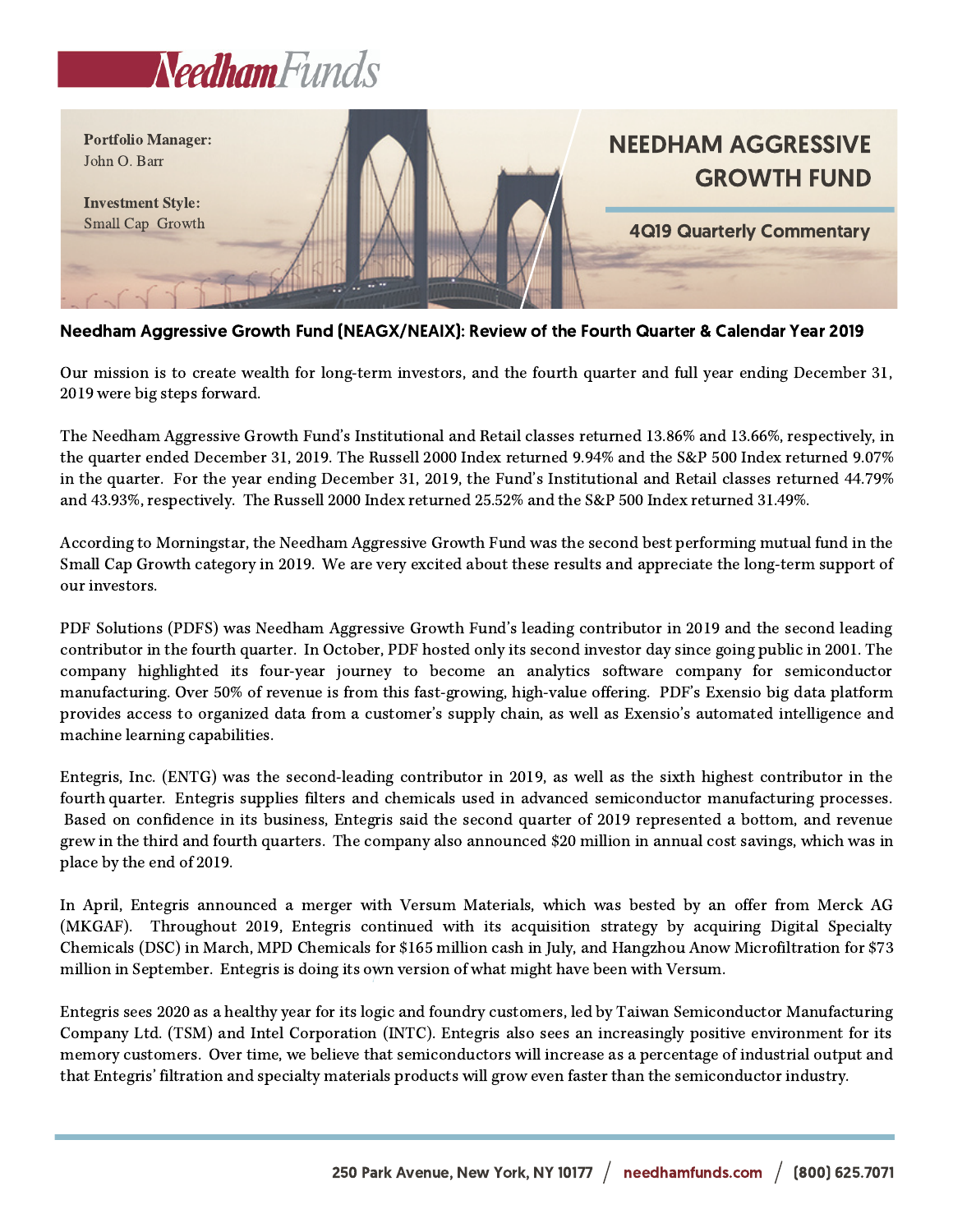Apple, Inc. (AAPL), and MKS Instruments, Inc. (MKSI) were also leading contributors in 2019 and the fourth quarter. What a year it was for Apple. It's hard to remember, but Apple fell to \$143 per share on January 3, 2019 (the stock closed at \$293.65 on December 31, 2019. Entering 2019, the market was concerned about weakness in China for its new, high-end phones. Apple reported revenues for iPhone and Services and gross margins above Wall Street estimates for the March quarter. It also increased its share buyback and raised its quarterly dividend. In June, Apple saw iPhone sales in emerging markets stabilize and near 50% growth in Wearables, which now account for near 10% of revenue. The September quarter brought strong iPhone, Wearables and Services results. Throughout the year, Apple showed increasing operating margins.

In the fourth quarter, MKS Instruments reported strong revenue and earnings, benefitting from unexpected business from Taiwan Semiconductor, as TSMC ramped leading-edge 7nm (nanometer) and 5nm manufacturing. As an aside, a 5nm transistor is about 10 atoms wide. Manufacturing these semiconductor devices is absolutely a miracle of science. The benefit of these leading-edge semiconductors is that they use less power and extend the battery life of smartphones and other devices.

For 2019, the Fund's short position in Ubiquiti, Inc. (UI) was the main detractor. The company's limited float and stock repurchases funded with bank debt have supported the stock price at a premium valuation. The stock spiked in November as the company reported 14% year-over-year revenue growth. While we remain skeptical about Ubiquiti's business model and governance, it is time to move on from this short position. As of December 31, 2019, the Ubiquiti short position is down to 0.3% of net assets and it will no longer have a significant impact on the Fund.

DIRTT Environmental Solutions Ltd. (DRTT and DRT:TSE) was the fourth quarter's leading detractor. We believe DIRTT is the future of semi-custom construction. DIRTT designs interior office spaces on its incredible virtual reality CAD system. DIRTT manufactures the walls and interior components, which are shipped and assembled on-site. As a result, there is less on-site waste and a more predictable schedule. DIRTT competes with dry wall and the requirement for skilled workers.

DIRTT is undergoing a management transition. Co-Founder & CEO Mogans Smed was dismissed by DIRTT's board of directors in September 2018. New CEO Kevin O'Meara was a co-founder of Builders FirstSource, Inc. (BLDR) and was CEO of private equity-backed Atrium Corporation, North America's largest vinyl and aluminum window manufacturer. O'Meara has also been affiliated with the private equity firms American Securities and Hicks, Muse & Co. We believe he's a strong CEO to take DIRTT to the next level.

DIRTT's third quarter revenue and earnings were disappointing, down year-over-year. DIRTT also guided to continued weakness in the 4th quarter. The company pointed to the sales force and distribution partner changes which first started in 2018. O'Meara and his new management team are professionalizing DIRTT's customer engagement model, but it is taking time. DIRTT added a second major manufacturing facility in Rock Hill, South Carolina, which could lead to better margins.

Additions to the Fund in 2019 included Bruker Corporation (BRKR), Smith-Midland Corporation (SMID) and Wabtech Corp. (WAB), all of which were over 50 basis points of net assets on December 31, 2019. The Fund exited only three positions that were over 50 basis points of net assets as of December 31, 2018. Amber Road, Inc., Ecology & Environment, Inc. and Electronics for Imaging Inc. were all acquired.

At December 31, 2019, the Fund's top 10 positions were 63.02% of net assets. For the first time in a long time, the Fund is not fully invested and held 6.6% of net assets in cash. This is not a top-down allocation, but rather a decision to wait for our target prices in potential investments. The Fund had an Active Share of 99.8% versus the Russell 2000 and had trailing 12-month turnover of 8.4%. The Fund was short 0.5% of total investments.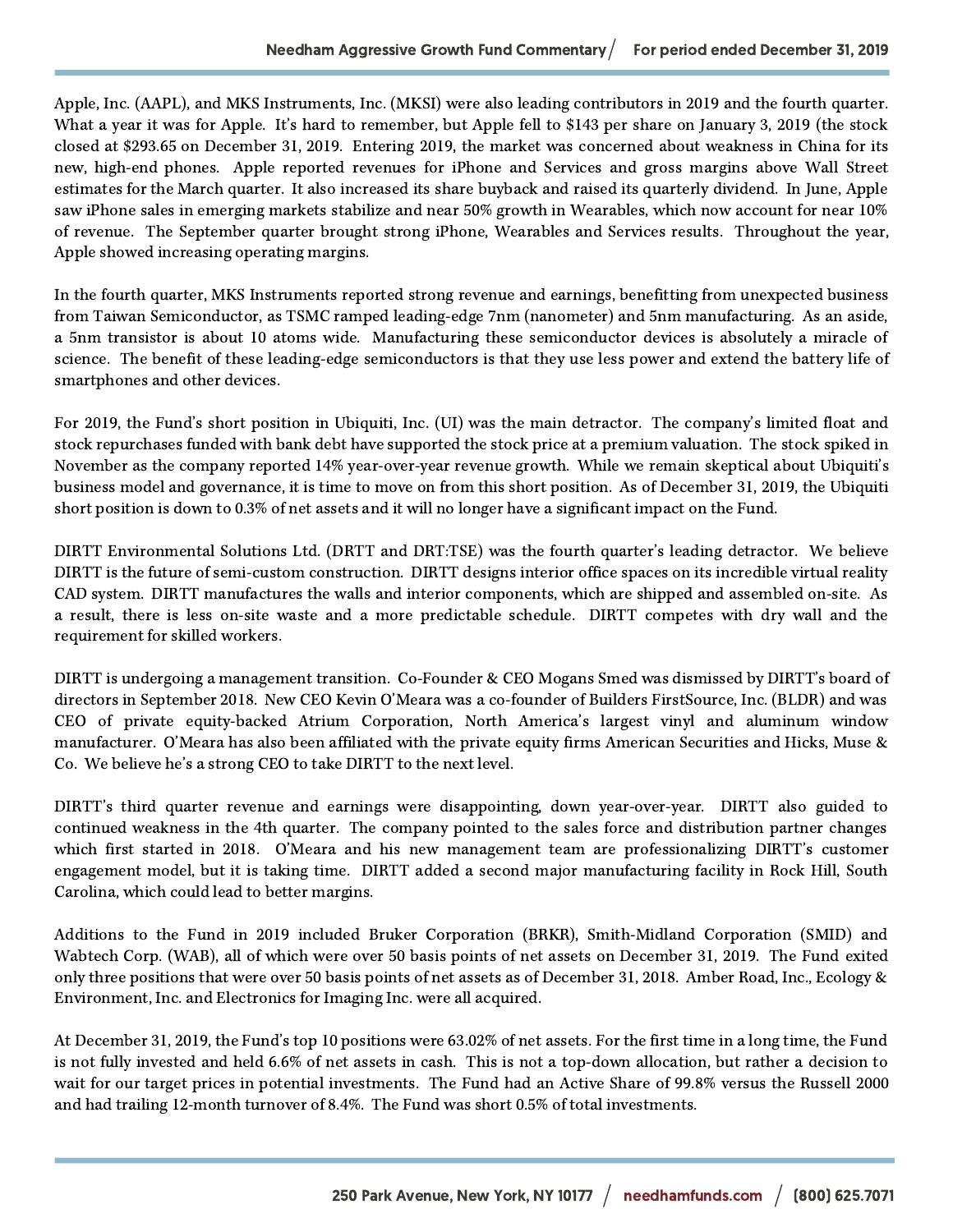Morningstar categorizes the Fund as Small Cap Growth, and Lipper categorizes it as Small Cap Core. When you hold companies for 10-15 years, and they succeed, they grow to larger market cap categories. My mission is to find companies that match the three criteria and may be compounders over many years, independent of their industry or market cap.

We believe the U.S. remains the best place in the world to be investing, and we continue to see an opportunity to invest in small and mid-cap stocks. Most importantly, we see a revolution happening in technology that has created and continues to create investment opportunities. We see opportunity in our strategy of investing in companies that we know well and that we believe are positioned with secular growth drivers.

We welcome our new investors and thank all of our investors for their continued support. If you have any questions, thoughts or concerns, please contact us at (800) 625-7071 or jbarr@needhamco.com. For information about the Needham Aggressive Growth Fund, please visit our website at www.needhamfunds.com.

Sincerely,

John O. Ban

John Barr, Portfolio Manager